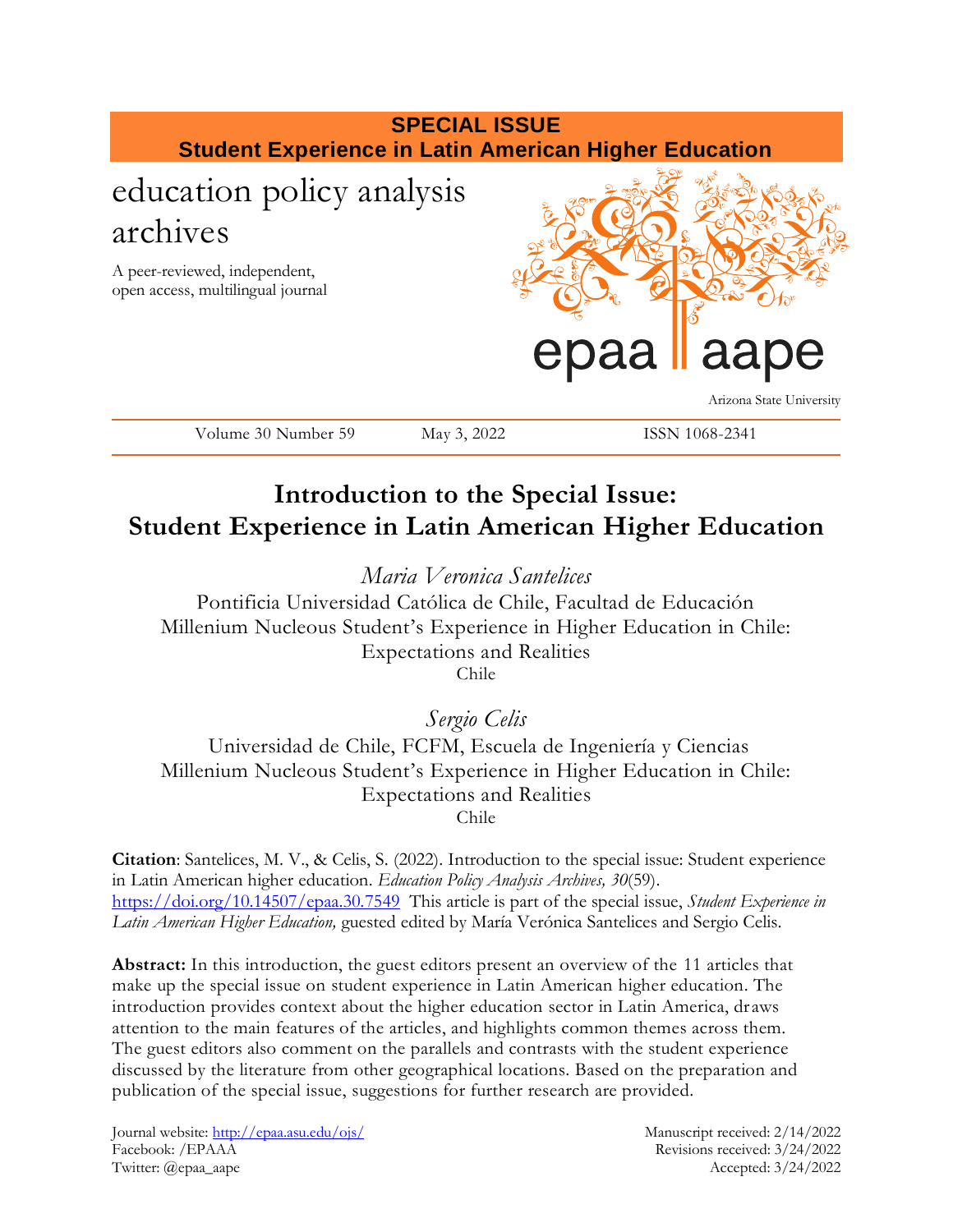**Keywords**: student experience; higher education; Latin America

#### **Introducción a número especial: Experiencia estudiantil en la educación superior de América Latina**

**Resumen:** En esta introducción, los editores invitados presentan un panorama de los once artículos que componen el número especial sobre experiencia estudiantil en la educación superior Latinoamericana. La introducción proporciona contexto sobre el sector de educación superior en América Latina, presenta las características principales de los artículos y destaca los temas comunes entre ellos. Los editores invitados también comentan los paralelismos y contrastes con la experiencia estudiantil discutida por la literatura de otras latitudes. En base a la preparación y publicación del número especial, se brindan sugerencias para futuras investigaciones.

**Palabras-clave:** experiencia estudiantil; educación superior; América Latina

#### **Introdução ao número especial: Experiência estudantil no ensino superior na América Latina**

**Resumo:** Nesta introdução, os editores convidados apresentam um panorama dos onze artigos que compõem a edição especial sobre experiência estudantil na educação superior da América Latina. A introdução contextualiza o setor de ensino superior na América Latina, chama a atenção para as principais características dos artigos e destaca temas comuns entre eles. Os editores convidados também apontam as semelhanças e diferenças em relação à experiência estudantil discutida pela literatura de outras regiões geográficas. Com base na preparação e publicação da seção especial, são fornecidas sugestões para novas pesquisas.

**Palavras-chave:** experiência do aluno; ensino superior; América Latina

### **Introduction to the Special Issue: Student Experience in Latin American Higher Education**

This special issue on *higher education student experience in Latin America* provides an overview of how students experiment with tertiary education both inside and outside the classroom. The contributions to this issue dive into student data and student voices to understand how their experiences occur in Latin American systems marked by significant institutional and social transformations. Higher Education in Latin America has undergone increased access and massification (Schwartzman, 2020), as well as multiple reforms dealing with its structure, governance, operations, and funding (Bernasconi & Celis, 2017). Correspondingly, access, student learning, and funding issues have received increasing attention in the literature (Guzmán-Valenzuela et al., 2020). Despite a Latin American tradition of studies on students' social mobilization and participation in governance (Arocena & Sutz, 2005; Donoso, 2018; Ordorika, 2022), less emphasis has been placed on the student's academic and life experiences.

International scholarship on the student experience in higher education has examined students' interaction with the institution (Astin, 1993; Pascarella & Terenzini, 2005; Tinto, 1993), with peers (Biancani & MacFarland, 2013), professors and instructors (Mayhem et al., 2016) as well as from psychological (Bowman, 2010) and academic perspectives, including learning styles and student engagement (Hu & McCormick, 2012). Research has also referred to different groups of students (e.g., first-generation, low-income, specific gender, and Indigenous, see Sumida Huaman et al. 2019; Pike & Kuh, 2005), different types of institutions (e.g., Crozier et al., 2008; O'Banion &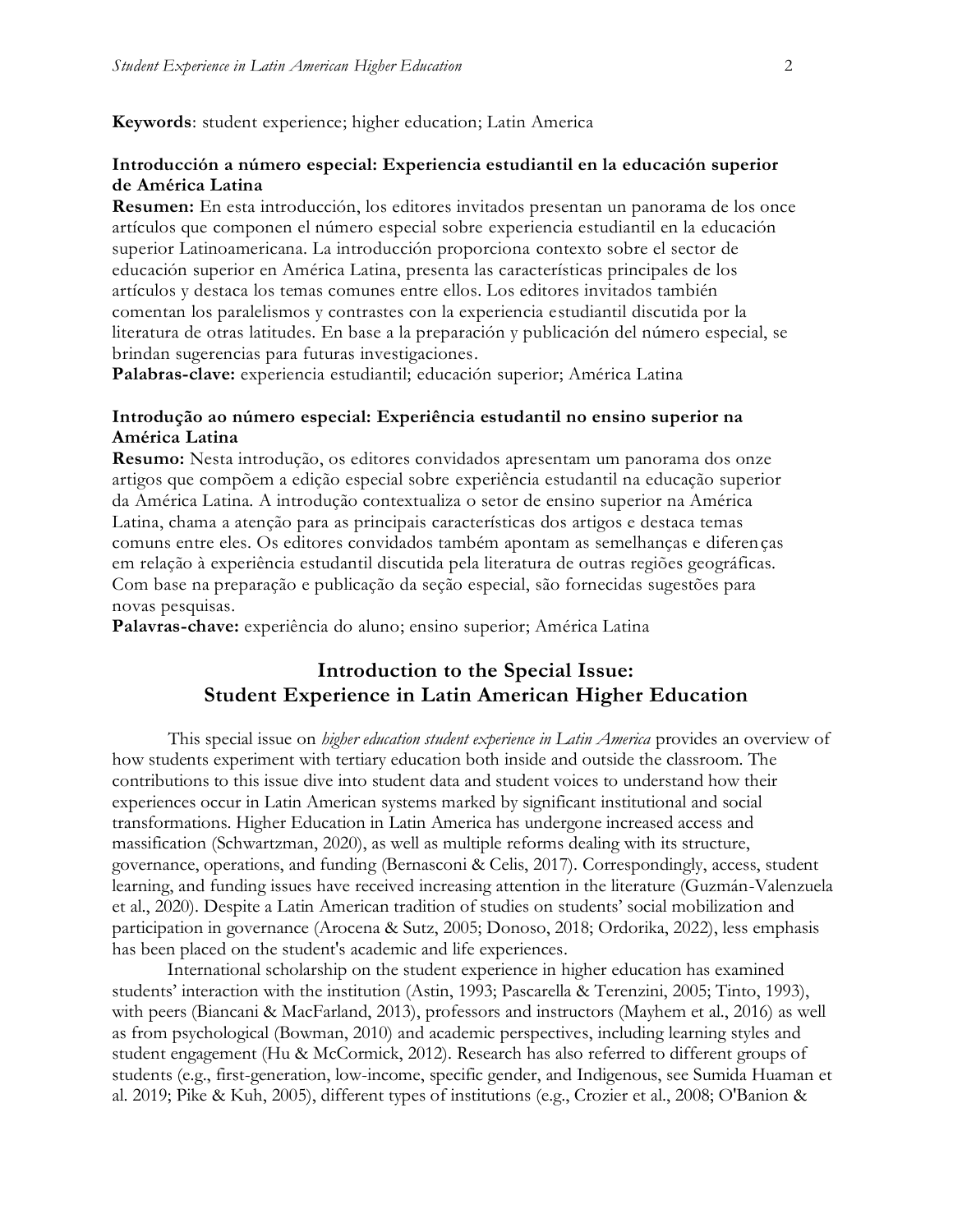Culp, in press) and different academic trajectories, including the transition from secondary education (Kirst & Venezia, 2004), the encounter with and adjustment to higher education (Fayi Carter et al. 2013) and the transition to work (Hora, 2020).

Studies on student experiences in Latin America are almost absent in mainstream and international publications (Guzmán-Valenzuela et al., 2020), and the scholars that have studied these issues have adopted some of the conceptual lenses and research trends mentioned above. Studying the student experience in Latin America is challenging due to differences across income groups as well as differences across ethnic groups and disciplines by gender.

In the region, enrollment in higher education has more than doubled in almost two decades; it increased from 21% to 52% between 2000 and 2018 (World Bank, 2020), but disparities among countries remain. For example, Honduras increased from 3% in 1999 to 10% during 2014-2018, while in Chile, Colombia, and Peru, the increase was close to 20 percentage points between 2000 and 2013 (Ferreyra et al., 2017).

Access increased in all income levels, including students from the lowest income groups; the 50% of the population with lower income increased its share in the total number of higher education students from 16% in 2000 to 24% in 2012. As measured by these proportions, the countries where inequality in higher education access was reduced the most are Venezuela, Argentina, and Chile. It went from 23-25% in 2000 to 40% in 2012 (Ferreyra et al., 2017). However, disparities in access remain acute. Students in the highest income quintile have 45 percentage points more probability to enroll in higher education institutions than students in the lowest income quintile.

Differences by gender are significant by disciplines, with women highly represented in certain areas and scarcely participating in others (science, technology, engineering, and mathematics [STEM] degrees). In Chile, for example, women account for less than a quarter of all STEM degrees (Hurtado, 2020), with somewhat higher participation in STEM programs at top-tier institutions (Kim & Celis, 2021).

Differences in the participation across income groups intersect with the types of institutions students attend. For instance, the enrollment in vocational education has increased in some countries, such as Argentina, Chile, Colombia, and Venezuela (Brunner & Miranda, 2016). However, technical education plays a small role in Brasil, Cuba, Dominican Republic, Ecuador, and Mexico. Still, in countries like Chile, where 43% of the enrollment attends technical institutions, more than 50% of the students who attend technical institutions belong to the 50% of the lowest income groups in the country (Galleguillos et al.,  $2016$ ).<sup>1</sup>

Currently, different policies and strategies are being implemented to increase access for diverse students. Some of those strategies include expanding and diversifying higher education offerings to create multiple pathways between secondary and higher education, building and strengthening the legislative frameworks with monitoring bodies, using admission requirements to achieve access goals (e.g., quotas, bonus scores for targeted groups), and creating new higher education institutions in underserved regions (Unesco, 2020). Additionally, intercultural universities established in Argentina, Bolivia, Brazil, Colombia, Ecuador, Mexico, and Nicaragua offer programs based on Indigenous culture, and efforts for decolonizing the curriculum have advanced in the entire region (Guzmán-Valenzuela, 2021). One issue given increasing yet insufficient attention by policymakers and scholars is the inclusion of students with disabilities (Fuentes et al., 2021).

 $\overline{a}$ 

<sup>1</sup> Authors' analysis based on 2020 enrollment and institutional accreditation status from <https://www.mifuturo.cl/bases-de-datos-de-matriculados/> and fro[m https://www.mifuturo.cl/instituciones](https://www.mifuturo.cl/instituciones-de-educacion-superior-en-chile/)[de-educacion-superior-en-chile/\)](https://www.mifuturo.cl/instituciones-de-educacion-superior-en-chile/).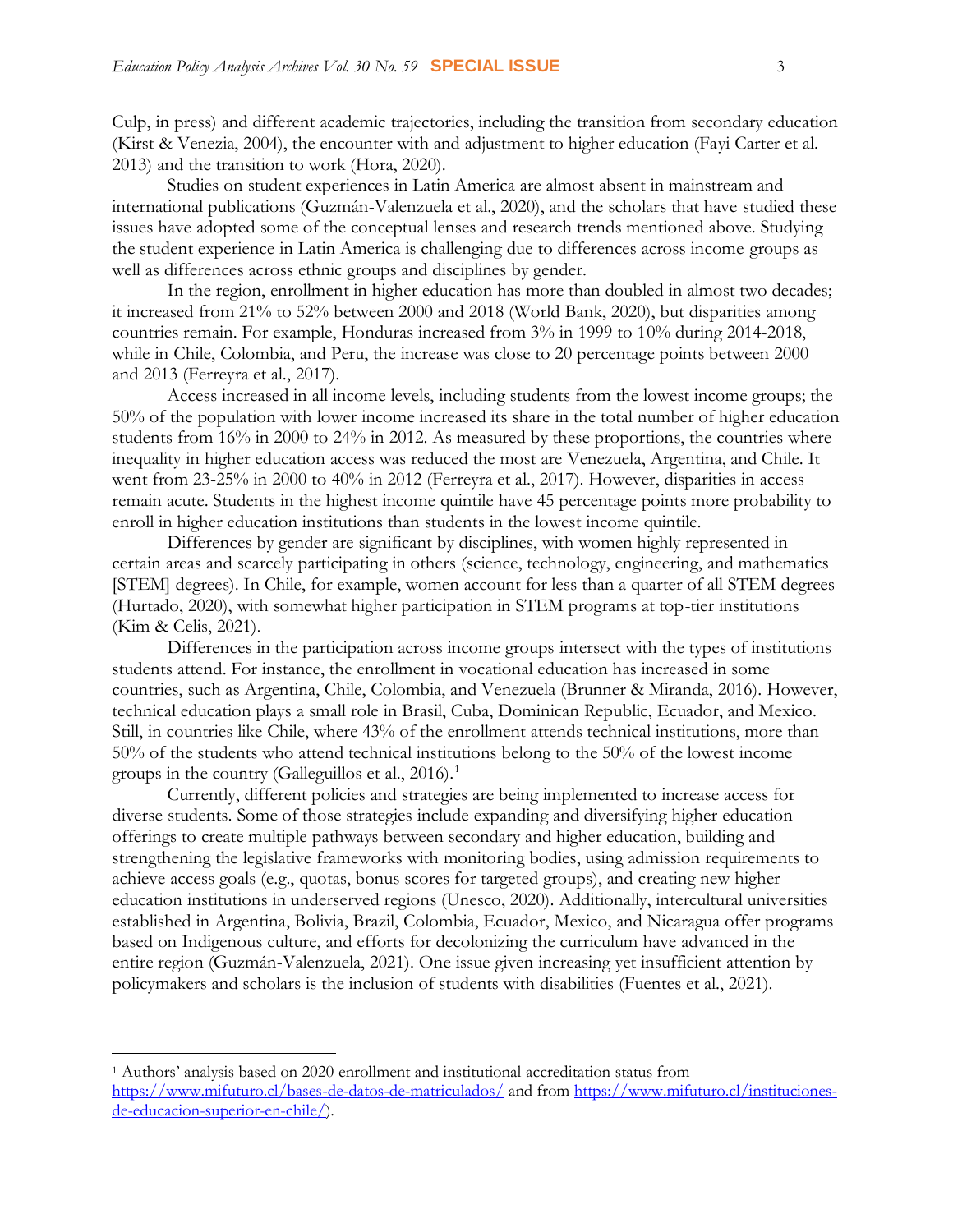#### **Preparation of the Special Issue**

This special issue, published in two parts, was conceived as a vehicle to disseminate work on student experiences occurring in Latin America, in all its diversity, and its origins. Thus, we encouraged the analysis of the student experience from different disciplinary, theoretical, and conceptual perspectives and the problematization of issues by contrasting international literature, concepts, and assumptions with local findings. To reflect our regional differences, we welcomed articles in Spanish, Portuguese, and English language. The answer to this call was greater than expected. We received more than 90 proposals and selected 24 for a peer-review process. We privileged articles that used a distinct conceptual framework and an empirical approach to their investigation to make visible students' voices, work, and data.

The proposal submissions and the later work preparing and revising the manuscripts allowed us a broad and deep understanding of the work taking place in Latin America. We observed growing interest and research in the area of student experience, across a wide range of issues, including individual, institutional, disciplinary, and policy perspectives. We also noticed research undertaken in particular areas of the higher education curriculum as well as the measurement of the student experience. We consider this two-part special issue a robust sample and spearhead of exciting and relevant empirical work in our region.

#### **Overview of the Special Issue**

In the first and the second installments of the special issue we have attempted to present articles grouped by the themes from the national and international literature (Baik et al., 2015), following a longitudinal perspective of student transition and development (Coertjens et al., 2017; Kyndt et al., 2017). Thus, the articles are grouped in the themes of access and equity (Lopes & Gomes da Silva; Vidarte et al.), academic experience inside (Ávila Reyes et al.), and outside the classroom (Lobos et al.; Durso et al.), including student engagement (Carneiro & Pedreira; Zapata et al.) non-academic student experience (Goñi et al.; Meneses et al.), ending with the transition to the workplace (Minhoto et al.; Lloyd). Because of the volume and characteristics of the submissions, this special issue includes comparatively more articles describing the student academic and non-academic experience than articles that discuss themes of access and equity or transition to the workplace.

The first part of this special issue includes five studies conducted in three countries: Brazil (Carneiro & Pedreira; Durso et al.;), Chile (Ávila Reyes et al; Lobos et al) and Mexico (Lloyd). Unsurprisingly, these three countries are also those with the highest number of previous works on student's experience in the region (Guzmán-Valenzuela et al., 2020). The second part expands on the work of authors from these three countries (Zapata et al and Goñi et al. [Chile]; Meneses & Pogliaghi [Mexico]; Minhoto et al. and Lopes & Gomes da Silva [Brazil]) and includes higher education experiences in Colombia thanks to the work of Vidarte, Zambrano and Mattheis.

Each of these studies brings a specific issue regarding the experiences of students in different higher education settings. Durso et al. explore how individual and contextual factors influence students' resilience in Brazil's higher education accounting programs. Lobos et al. focus on multiple student support systems offered in several Chilean universities and investigates why students do not seek support. Carneiro and Pedreira analyze the association between different types of student engagement (curricular, extracurricular, and social and leisure) and personal characteristics, academic performance, and student pathways, at a research university in Brazil. Ávila Reyes et al. present a longitudinal study that shows how a group of undergraduate student experience academic writing in a selective Chilean university. Finally, Lloyd examines the college transition to the workforce in one of the first intercultural universities in Mexico.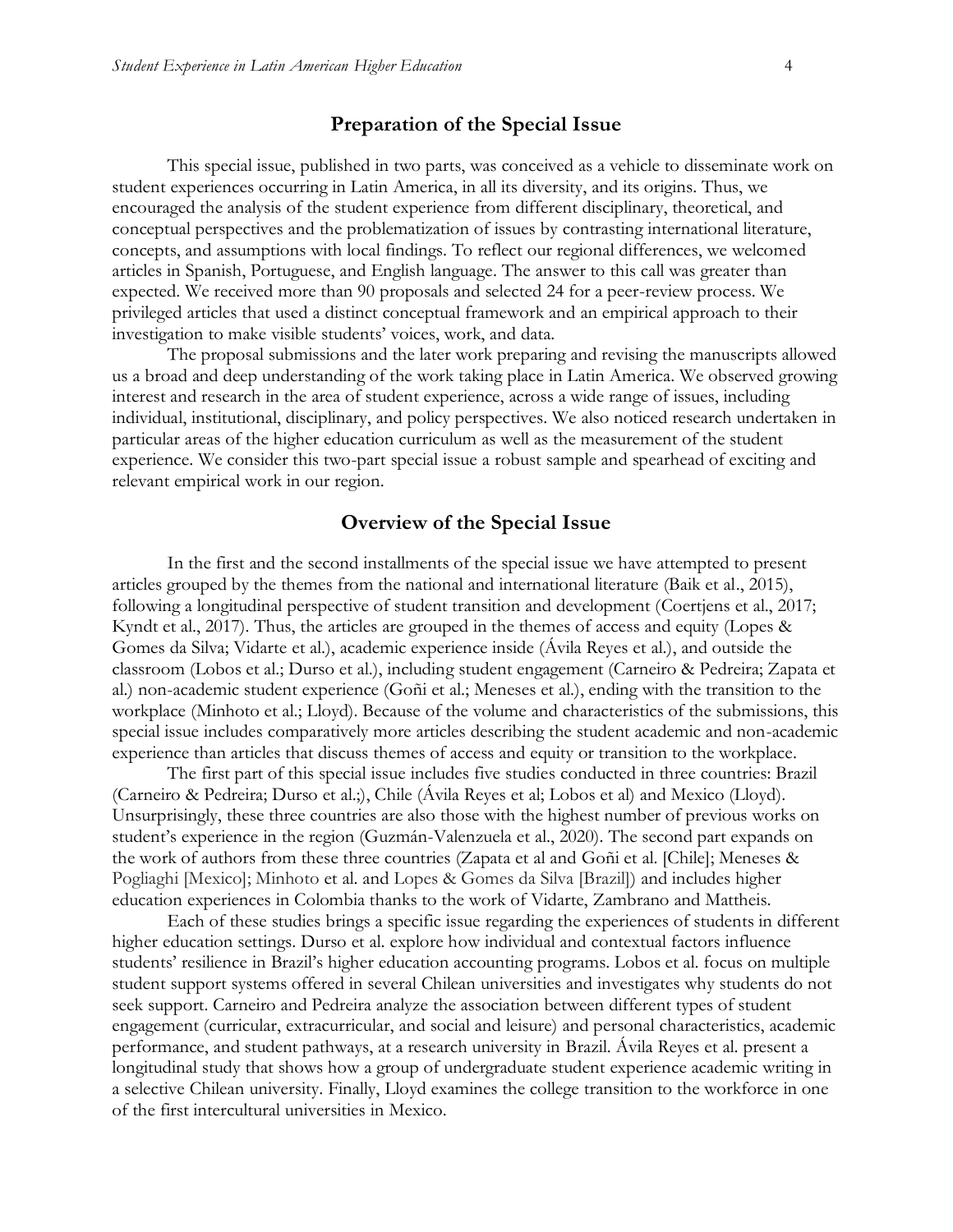In the second part of the special issue, Lopes and Gomes da Silva analyze the occupancy rate of the slots available through the Quotas Law at the Federal University of Alfenas in the period 2014-2019. They also examine the racial profiles of freshmen students and compare those characteristics to those that would have been observed in a scenario without the Quotas Law. Vidarte et al. describe the experience of students with disabilities at a private university system in Colombia. Meneses and Pogliaghi explore students' perspectives on the violence experienced in the upper secondary and undergraduate levels at Universidad Nacional Autónoma de Mexico. Goñi et al. focuses on the transition to university life of internal migrant students in Chile. Zapata et al. describe student engagement profiles for different undergraduate disciplines using survey data from universities across the country. Minhoto, Silvestre, Lopes de Souza and dos Reis report on how graduates of different sociodemographic and cultural profiles assess their educational experiences at the Universidade Federal de São Paulo. They also examine how assessment of the training experience relate to their individual and professional growth after graduation.

In terms of methods, qualitative data and analyses dominate the special issue with seven of the 11 articles reporting on data collected through interviews or focus groups. Quantitative studies use descriptive statistics, cluster methodology and linear regression analysis. Except for Carneiro and Pedreira, who estimated a quantitative model, the articles in the first part of the special issue use qualitative analyses based on interviews. Carneiro and Pedreira analyzed responses from 3,416 students, while the qualitative pieces interviewed an average of 22 students. Thus, the first part of the special issue combines students' data and voices to illustrate the richness and struggles of higher education students in Latin America. In the second part of the special issue, qualitative and quantitative methods are more equally distributed, with use of questionnaires (Zapata et al.; Lopes & Gomes da Silva) and administrative data (Minhoto et al.). Data from interviews and focus groups are used in the three remaining articles of the second part (Goñi et al.; Vidarte et al.; Meneses et al.).

#### **Common Topics**

The papers in this special issue show that *institutional and national authorities are concerned with the student' experience in higher education in Latin America*. The papers by, Carneiro & Pedreira, Lloyd, Lobos et al., Ávila Reyes et al., Vidarte et al. and Lopes & Gomes da Silva show initial efforts by institutions to implement policies, curriculum, pedagogical and extracurricular activities that enhance the experience of higher education programs offer to different types of students. However, the articles by Meneses et al., Zapata et al., Vidarte et al., and Goñi et al. describe the difficulties students face in dealing with social and institutional structures and the rigidities imposed by the disciplines studied.

Institutional action to increase *equity in the access* of students from racial minorities, lowincome groups (Lopes & Gomes da Silva), and students with physical or cognitive disabilities (Vidarte et al.) is more widely observed in the work we reviewed for this special issue than for other groups of students. The efforts to promote access to low-income students and racial minorities have been in place for a longer time and are likely to have influenced numerous students and accumulated more data.

Nevertheless, concern in other areas of the student experience and for other student groups is still incipient. Articles point to institutional efforts, intended to support students, and how often these *efforts fail to meet students' expectations and needs*. Carneiro and Pedreira found a curricular disengagement in engineering and some science and technology fields, suggesting outdated teaching methods or curricular content. Lobos et al. report several institutional barriers hindering students' help-seeking behavior, such as time overlap between support activities and regular courses, university personnel's lack of knowledge of student's support services, a mismatch between the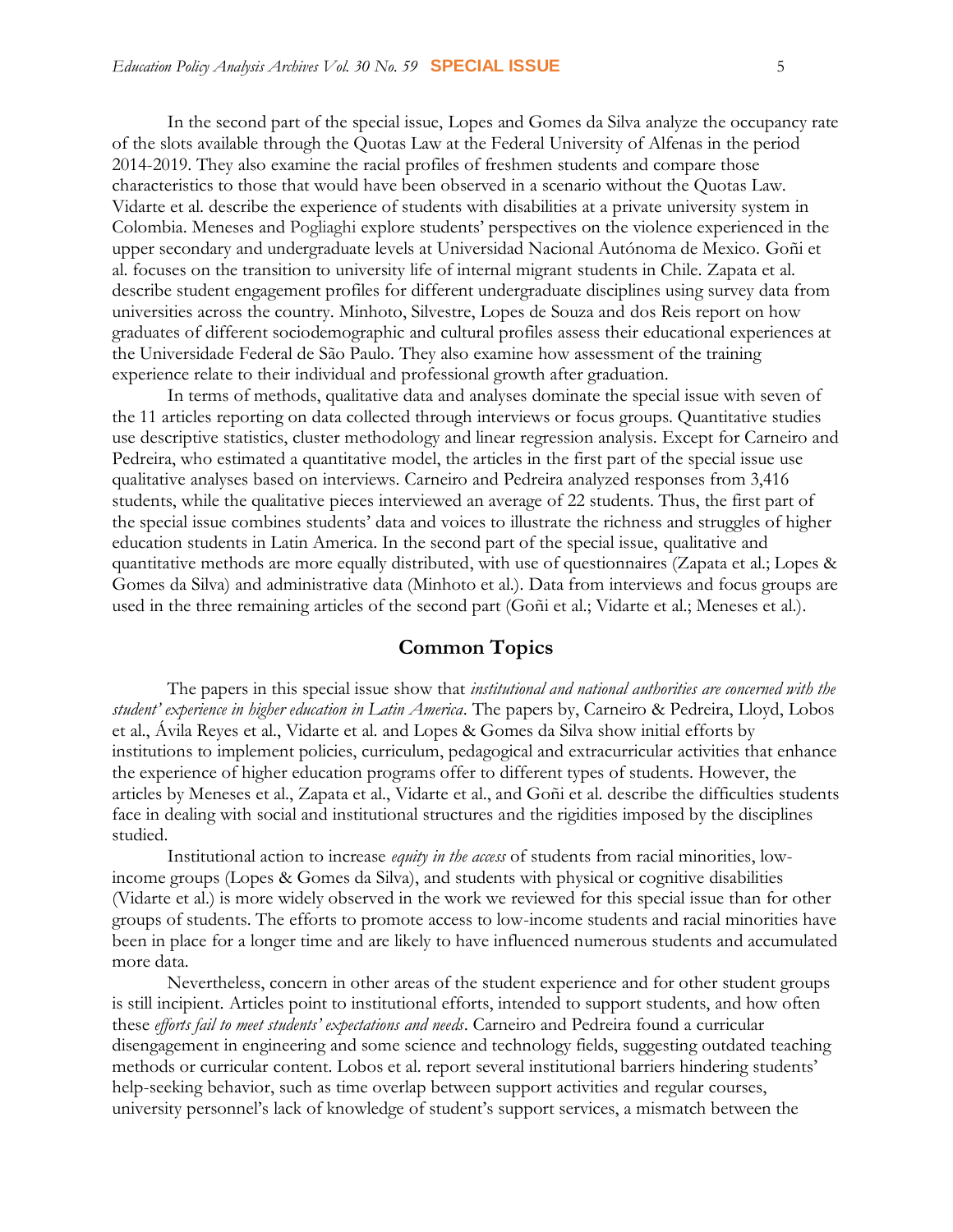support offer and students' need, and lack of resources for mental health support. Durso et al. identified the lack of instructor availability, difficult relationship with peers due to a heterogeneous environment, distrust in distance learning strategies, and the university's reward system as sources of stress and adversity. Although highlighting the positive role instructors and peers in developing students' academic writing, Ávila Reyes et al. found that writing courses do not make sense to students who need them the most and absence of mention to valuable teaching writing skills in discipline-specific courses. Vidarte et al. described the challenges faced by students with disabilities because of unchanging physical infrastructure, administrative policies and curricular practices. Institutions still have plenty to do to achieve enriching experiences for all students, including students from different disciplines, since they are reported as still incomplete in design, implementation and/or evaluation.

The papers in this special issue also show the ways in which *student characteristics and student context*, outside the institution, *influence* how students experience higher education. Variables that affect students' well-being and help-seeking behavior are family demands (Durso et al.), work responsibilities (Durso et al.), and cultural expectations (Lobos et al.). Lloyd presents the most striking case of the role of *cultural expectations*, as graduates from intercultural health programs are seen as shamans, or witch doctors, by other municipal health care workers.

Ávila-Reyes et al. mention *students' families* as key sponsors for literacy and describes how familial influences define students' university experiences. Moreover, and as expected, students belonging to disadvantaged socioeconomic backgrounds or marginalized groups experienced stronger difficulties engaging, developing sense of belonging, and succeeding in their institutions (Ávila Reyes et al.; Carneiro & Pedreira; Durso et al.; Lobos et al.; and Lloyd).

Nevertheless, and despite institutional and external barriers, the articles in this issue coincide in showing *students as active agents* who engage and thrive, and who value their experiences in higher education. Students perceive institutions as places where they can expand their disciplinary knowledge (Lloyd) and professional opportunities (Durso et al.). They also find others who help them to improve key abilities, such as academic writing (Ávila Reyes et al.).

How students experience *violence* in its multiple forms (e.g., against women, as a result of political action and crime) as described by Meneses et al. may perhaps be seen as a very particular phenomenon observed only in Latin America. However, related accounts from the European or South African experience may help us anticipate some of the medium and long-term consequences of different forms of violence in the higher education system, institutions and students (Bovill et al. 2021; Wild 2016).

#### **Further Research and Concluding Remarks**

Based on the insight gained during the preparation this special issue, we can suggest areas for further research. We observed less work conducted in the experience of students with disabilities, students enrolled in technical education and the relationship between the academic experience of these students and national policies recently implemented. The experience of students in STEM fields, particularly women, the analysis of learning outcomes, and the transition to the labor market is also less present. Future research should address these areas.

Researchers could also explore how students collaborate and support each other in face of difficulties in Latin America and how that compares to what is observed in other parts of the world. The implications of violence in different areas of student life and the way in which higher education institutions respond to students' difficulties seem to be additional areas that offer particularities but also potential connection to the broader literature. We believe a more detailed perspective of the student experience would help programs and institutions better support the transition and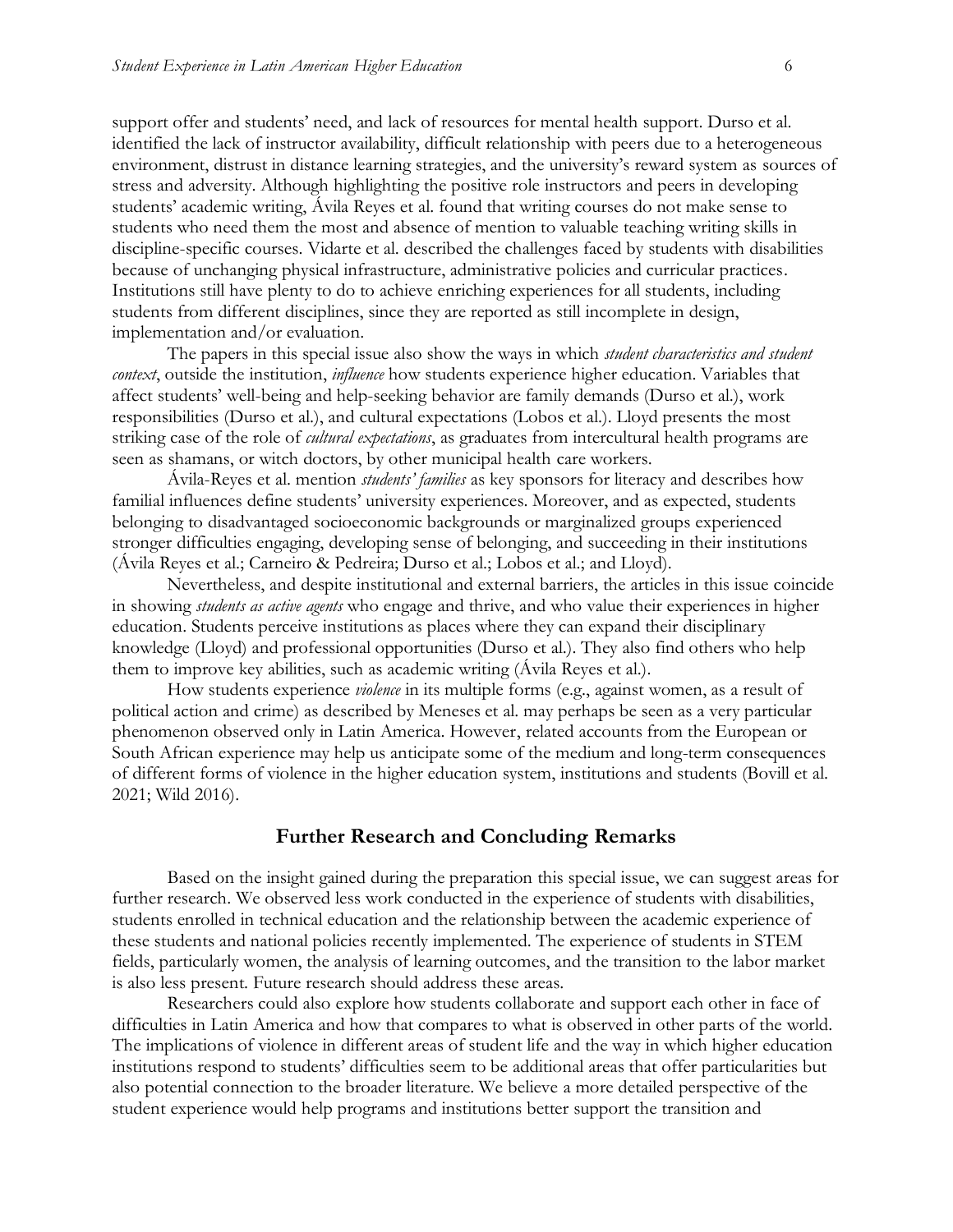adjustment of students, particularly those that are the first in their families to access higher education. Future investigations should explore the role that institutional variables play in students' trajectories and college outcomes, in tandem and in interaction with students' characteristics. In addition, academic and nonacademic results of institutional and national policies need to be documented.

More recently, the COVID-19 pandemic has brought attention to the online educational experience and distance learning, which has impacted especially hard students from low-income groups, women, minorities and under-represented groups, students living in remote areas, and special needs students. The consequences on these students' experiences are starting to emerge, but the effects on learning outcomes are yet to be understood and further investigated.

A smoother transition may help to increase retention and graduation rates, which remain a significant challenge in the region. Overall graduation rates of people between 25 and 29 years old, who have enrolled in a higher education institution, reaches 46% (Unesco, 2020). Only Mexico and Peru exhibit graduation rates closer to 65%, similar to those observed in countries such as Sweden, New Zealand, and the United States (Unesco, 2020). Graduation rates are generally lower for vocational tertiary education than for university students, which is consistent with higher dropout rates in vocational higher education than in universities. Data from Colombia (Ferreyra et al., 2017) shows a dropout rate of (53%) for non-university higher education and 37% for university higher education.

We believe increasing graduation rates is key to improving equity in the region since higher education still exhibits high economic returns in most countries (Ferreyra et al., 2017). On average, higher education in Latin America exhibits 104% return rate over the completion of secondary education. In most countries attending higher education for even a few years, and leaving without a certification, exhibits positive return rates (35%) when compared to only completing secondary education (Ferreyra et al. 2017). This is observed despite differences observed across disciplines and types of institution (technical versus university).

Promoting access is not enough for students to benefit more fully from the higher education experience. In order to improve persistence and graduation, access efforts need to go hand-in-hand with institutional conditions that ensure a successful trajectory of students. Understanding how institutions can better support the student experience is fundamental in a period when institutions are stressed in their financial and human resources as result of the COVID pandemic.

#### **References**

- Arocena, R., & Sutz, J. (2005). Latin American universities: From an original revolution to an uncertain transition. *Higher Education, 50*(4), 573–592. [https://doi.org/10.1007/s10734-004-](https://doi.org/10.1007/s10734-004-6367-8) [6367-8](https://doi.org/10.1007/s10734-004-6367-8)
- Astin, A. W. (1993). *What matters in college? Four critical years revisited*. Jossey-Bass.
- Baik, C., Naylor, R., & Arkoudis, S. (2015). *The first year experience in Australian universities: Findings from two decades, 1994-2014.* Melbourne Center for The Study of Higher Education. University of Melbourne.
- Bernasconi, A., & Celis, S. (2017). Higher education reforms: Latin America in comparative perspective. *Education Policy Analysis Archives, 25*(67). http://dx.doi.org/10.14507/epaa.25.3240
- Biancani, S., & Macfarland, D. (2013). Social network research in higher education. In M. Paulsen (Ed.), *Higher education: Handbook of theory and research* (Vol. 28, pp. 151–215). Springer. <http://dx.doi.org/10.1007/978-94-007-5836-0>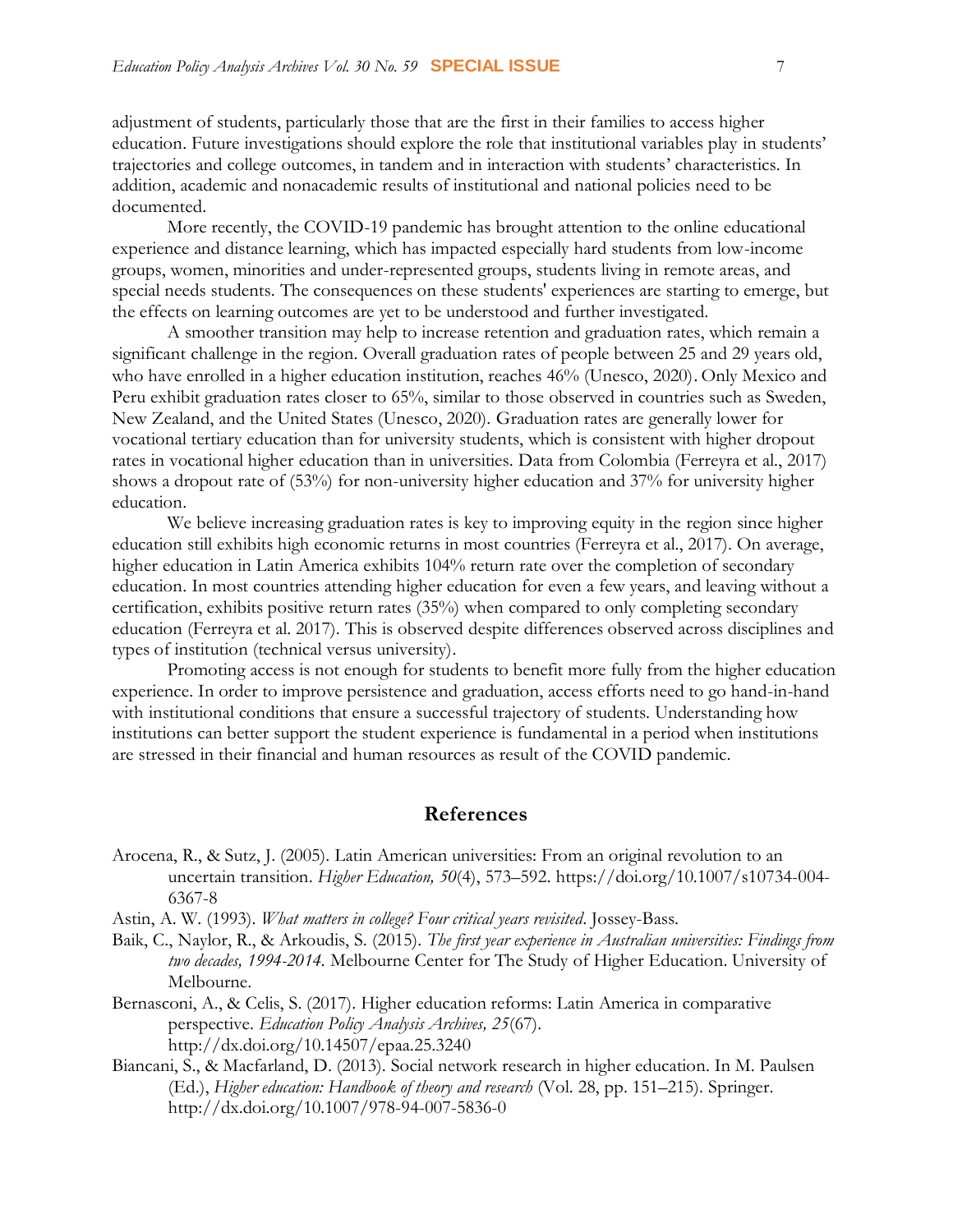- Bovill, H., Mcmahon, S., Demers, J., Banyard, V., Carrasco, V., & Keep, L. (2021). How does student activism drive cultural campus change in the UK and US regarding sexual violence on campus? *Critical Social Policy*, *41*(2), 165–187.<https://doi.org/10.1177/0261018320913967>
- Bowman, N. A. (2010). The development of psychological well-being among first-year college students. *Journal of College Student Development, 51*(2), 180–200.
- Brunner, J. J., & Miranda, D. (2016). *Educación superior en Iberoamérica: Informe 2016*. Centro Interuniversitario de Desarrollo (CINDA), Universia. <https://cinda.cl/publicacion/educacion-superior-en-iberoamerica-informe-2016/>
- Coertjens, L., Brahm, T., Trautwein, C., & Lindblom-Ylänne, S. (2017). Students' transition into higher education from an international perspective. *Higher Education*, *73*(3), 357–369. <https://doi.org/10.1007/s10734-016-0092-y>
- Crozier, G., Reay, D., Clayton, J., Colliander, L., & Grinstead, J. (2008). Different strokes for different folks: Diverse students in diverse institutions – experiences of higher education. *Research Papers in Education*, *23*(2), 167–177.<http://dx.doi.org/10.1080/02671520802048703>
- Donoso, A. (2018). El movimiento estudiantil brasileño de 1968 y las discusiones sobre el papel de la educación en la transformación social. *Pensamiento Educativo, 40*(161), 53–68. <https://doi.org/10.22201/iisue.24486167e.2018.161.58426>
- Fayi Carter, D., Mosi Locks, A. y Winkle-Wagner, R., (2013). From where and when I enter: Theoretical and empirical considerations of minority's students transition to college. In M. Paulsen (Ed.), *Higher education: Handbook of theory and research* (Vol. 28, pp. 93-149). Springer. <http://dx.doi.org/10.1007/978-94-007-5836-0>
- Ferreyra, M. M., Avitabile, C., Álvarez, J. B., Paz, F. H., & Urzúa, S. (2017). *At a crossroads: Higher education in Latin America and the Caribbean. Directions in development.* World Bank. <https://doi.org/10.1596/978-1-4648-1014-5>
- Fuentes, V., Pérez-Padilla, J., de la Fuente, Y., & Aranda, M. (2021). Creation and validation of the Questionnaire on Attitudes towards Disability in Higher Education (QAD-HE) in Latin America. *Higher Education Research & Development*, 1–14. <https://doi.org/10.1080/07294360.2021.1927997>
- Galleguillos, P., Hernández, T., Sepúlveda, F., & Valdés, R. (2016). *Reforma a la educación superior: financiamiento actual y proyecciones*. Dirección de Presupuestos (DIPRES). [https://www.dipres.gob.cl/598/articles-154341\\_doc\\_pdf.pdf](https://www.dipres.gob.cl/598/articles-154341_doc_pdf.pdf)
- Guzmán-Valenzuela, C., Rojas-Murphy Tagle, A., & Gómez-González, C. (2020). Epistemic polyphony of research on the students' experiences: The Latin-American case. *Education Policy Analysis Archives*, *28*(96). <https://doi.org/10.14507/epaa.28.4919>
- Guzmán-Valenzuela, C. (2021). Disrupting curricula and pedagogies in Latin American universities: six criteria for decolonising the university. *Teaching in Higher Education, 26*(7-8), 1019–1037. <https://doi.org/10.1080/13562517.2021.1935846>
- Hora, M. T. (2020). Hiring as cultural gatekeeping into occupational communities: Implications for higher education and student employability. *Higher Education*, *79*(2), 307–324. <https://doi.org/10.1007/s10734-019-00411-6>
- Hu, S., & McCormick, A. C. (2012). An engagement-based student typology and its relationship to college outcomes. *Research in Higher Education, 53,* 738–754. [https://doi.org/10.1007/s11162-](https://doi.org/10.1007/s11162-012-9254-7) [012-9254-7](https://doi.org/10.1007/s11162-012-9254-7)
- Hurtado, M. E. (2020). The pandemic is hindering access and retention in HE. *University World News.* <https://www.universityworldnews.com/post.php?story=20201121101510828>
- Kim, J., & Celis, S. (2021). Women in STEM in Chilean higher education. In H. K. Ro, F. Fernandez, & B. House (Eds.), *Gender equity in STEM in higher education: International perspectives on policy, institutional culture, and individual choice* (pp. 105–120). Routledge.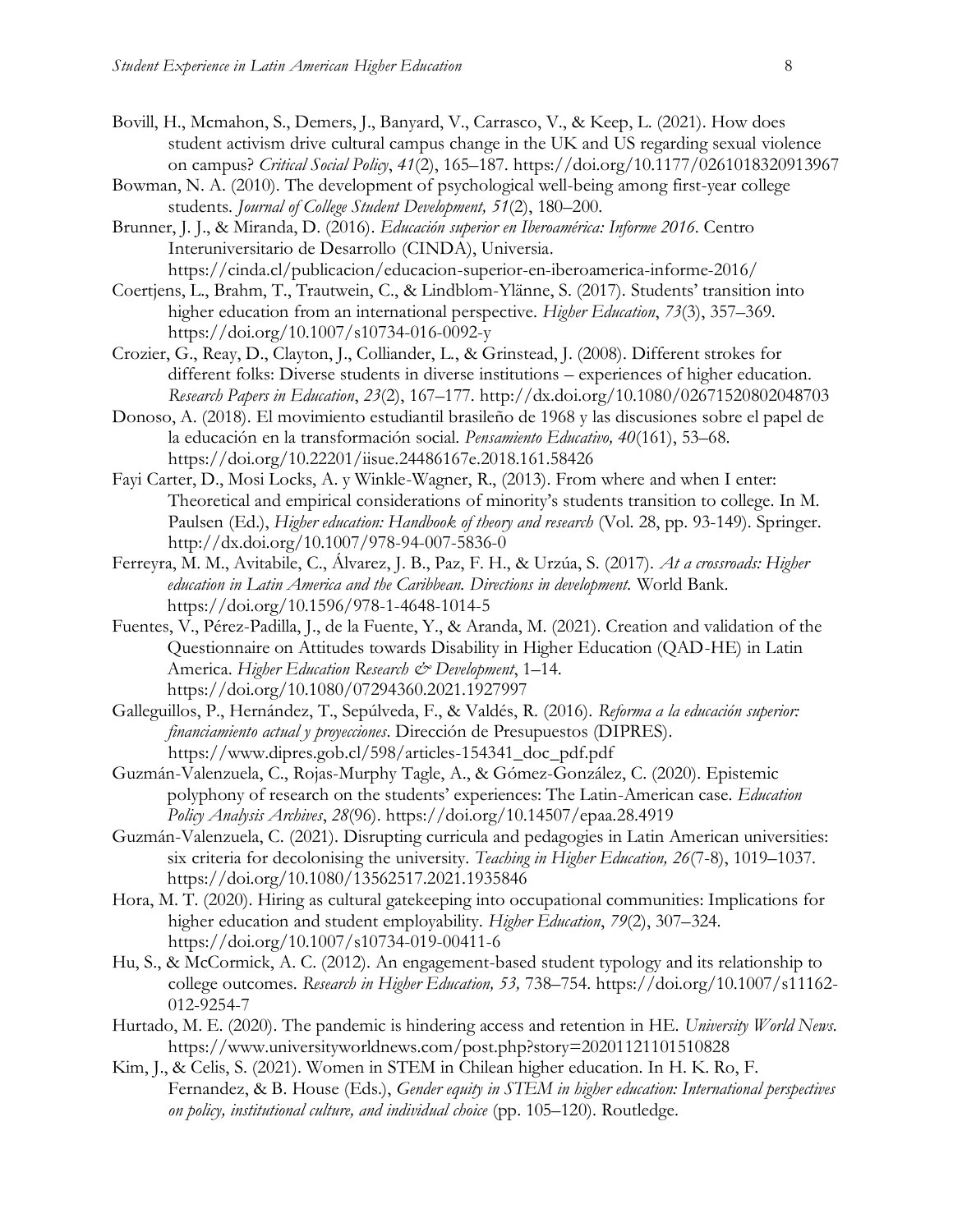<https://doi.org/10.4324/9781003053217-913>

- Kirst, M. W., & Venezia, A. (2004). *From high school to college: Improving opportunities for success in postsecondary education*. Jossey-Bass.
- Kyndt, E., Donche, V., Trigwell, K., & Lindblom-Ylanne, S. (Eds.) (2017). *Higher education transitions: Theory and research*. Routledge.<https://doi.org/10.4324/9781315617367>
- Mayhem, M., Rockenbach, A. N., Bowman, N. A., Seifert, T. A. D., Wolniak, G. C., Pascarella, E., & Terenzini, P. (2016). *How college affects students. Volume 3: 21st century evidence that higher education works*. Jossey-Bass.
- O'Banion, T., & Culp, M. (in press). *Student success in the community college: What really works?* Rowman & Littlefield.
- Ordorika, I. (2022). Student movements and politics in Latin America: A historical reconceptualization. *Higher Education*, *83*(2), 297–315. [https://doi.org/10.1007/s10734-020-](https://doi.org/10.1007/s10734-020-00656-6) [00656-6](https://doi.org/10.1007/s10734-020-00656-6)
- Pascarella, E., & Terenzini, P. (2005). *How college affects students. Volume 2: A third decade of research*. Jossey-Bass.
- Porter, S. R., & Umbach, P. D. (2006). College major choice: An analysis of person–environment fit. *Research in Higher Education*, *47*(4), 429–449.<https://doi.org/10.1007/s11162-005-9002-3>
- Pike, G., & Kuh, G. D., (2005). First- and second-generation college students: A comparison of their engagement and intellectual development. *The Journal of Higher Education, 76*(3). <https://doi.org/10.1353/jhe.2005.0021>
- Schwartzman S. (2020). Higher education and the challenges of the twenty-first century: An introduction. In S. Schwartzman (Ed.), *Higher education in Latin America and the challenges of the 21st century (pp. 1-17)*. Springer, Cham. [https://doi.org/10.1007/978-3-030-44263-7\\_1](https://doi.org/10.1007/978-3-030-44263-7_1)
- Sumida Huaman, E., Chiu, B., & Billy, C. (2019). Indigenous internationalization: Indigenous worldviews, higher education, and Tribal Colleges and Universities. *Education Policy Analysis Archives, 27*(101).<https://doi.org/10.14507/epaa.27.4366>
- Tinto, V. (1993). *Leaving college: Rethinking the causes and cures of student attrition* (2nd ed.). University of Chicago Press.
- UNESCO. (2020). *Towards universal access to higher education: International trends*. UNESCO/IESALC.
- Wild, S. (2016). Violence escalates at South African universities. *Nature, 538*(7626), 440–441. <https://doi.org/10.1038/538440a>
- World Bank. 2020. *The COVID-19 Coronoavirus response: Impact on tertiary education in Latin America and the Caribbean.* Author.

#### **About the Authors/Editors**

#### **María Verónica Santelices**

Pontificia Universidad Católica de Chile

Email vsanteli@uc.cl

ORCID:<https://orcid.org/0000-0003-4062-0047>

Associate professor of the Faculty of Education of the Catholic University of Chile. Her work has been published in specialized journals such as the *Harvard Educational Review, Educational Psychological Measurement* and *Higher Education*. Her interests combine measurement and educational policies, focusing on access and performance issues in higher education. Her research has been funded by the National Research and Development Agency of Chile, through Fondecyt and Milenio projects, and by the Ministry of Education through FONIDE projects. She is the author of the books *The Quest for Equity in Chile's Higher Education: Decades of Continued Efforts* (Lexington Books) and *Equity in Higher*